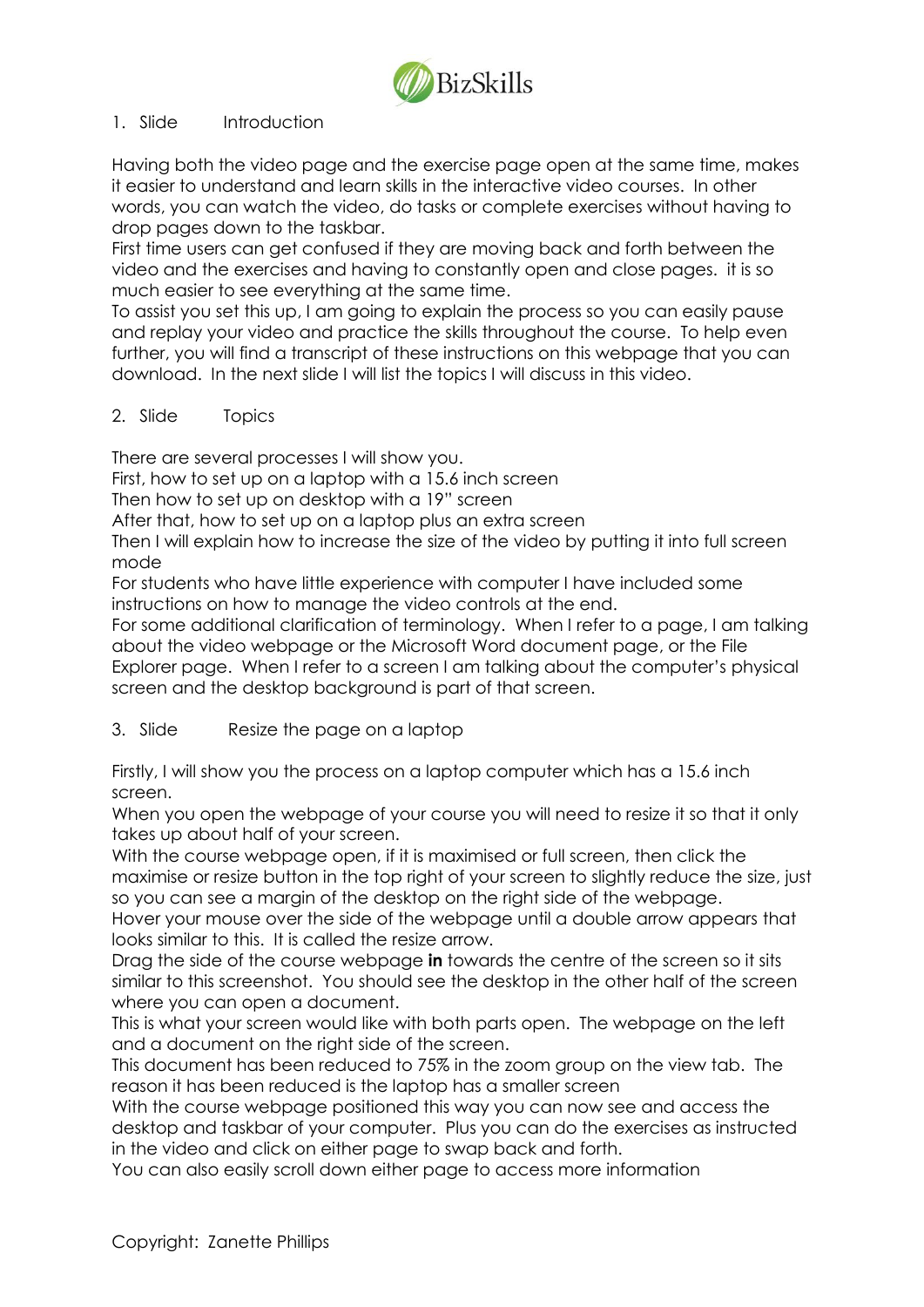

# 4. Slide How to set up on a desktop and 19 " screen

This is a desktop computer and the size of the screen is 19inches. It is the same process as the laptop.

Slightly minimise the webpage so you can see margins of the desktop. Drag the webpage across to the middle so you can see half the desktop. Open a word document. This document has been sized at 100% because the computer monitor or screen is larger and you can see more of both the webpage and the document.

# 5. Slide How to set up on laptop or computer plus an extra screen

Ideally to have a second screen attached to your laptop or desktop computer is the best option, as you can arrange one page on each screen.

And this is what it would look like if with the two screens. In this case I am using a laptop with the extra screen.

The process to set this arrangement up is to firstly place the extra screen on the **right** otherwise you will have difficulty with the way the mouse travels. You will need to experience this to know exactly what I mean.

In this case the screen on the left is the laptop and the screen on the right is the extra 19 inch screen.

The pages can be swapped around with the webpage on the laptop on the left and the word document or the exercise on the right , but as I said the screens of the devices need to be arranged in one way.

One of the advantages of having two separate screens is you can put the webpage into full screen mode.

To attach an extra screen, plug it in, right click on the desktop and select display settings. When the setting screen opens, scroll down to Multiple displays and select 'Extend these displays' and save the changes.

# 6. Slide Full screen mode

When you are using a single computer with the pages side by side, there will be times when you cannot clearly see the details on the video. Unfortunately the video is as big as the software will allow me to make it. And technology has not r a advanced to the stage of a split screen. You can click the 'full screen'  $\mathbf{L}$  at mode icon in the bottom right corner to get full screen to watch the video and then re-click the icon to reduce it back to the original size. The video will return to its original size and position so you can see your two pages again.

#### 7. Slide Video controls

The following instructions are for students who have had little experience with computers and would like to know how to work the video controls

You can do more than start and stop your video and I will explain some of the controls.

To start the video, click on the start/pause icon or button ► which will change the button to this icon  $\mathbf I$ 

When you want to stop or pause the video, click on the start/pause button to stop the video while you do the activity.